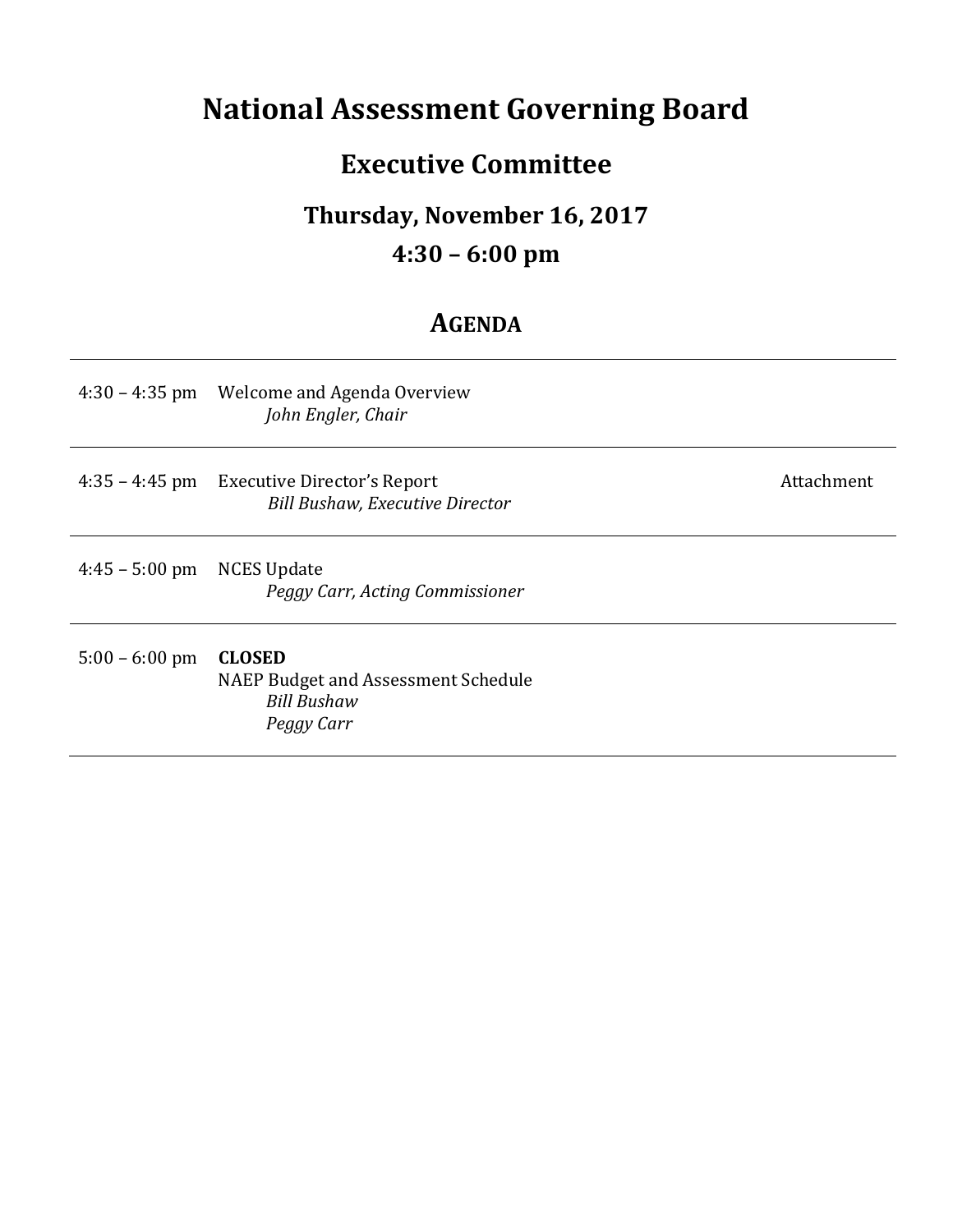# *November 2017 National Assessment Governing Board Strategic Vision – Implementation Activities Report*

 Strategic Vision to focus the Board's work from 2017-2020. This approval marked the beginning of the implementation phase, which is managed by the staff, overseen by the Board, and the four years during the Strategic Vision's implementation, the staff will provide annual progress reports to the Governing Board at the August Board meetings. This first annual On November 18, 2016, the National Assessment Governing Board unanimously adopted its conducted in partnership with the National Center for Education Statistics (NCES). For each of progress report presented in August 2017 was backward-looking, capturing notable work of the past year to implement the Board's vision.

 Beginning with the November 2017 Board meeting, staff are providing the following implementation activities report to identify the things either underway or currently planned to achieve the ten priorities in the Strategic Vision. This report is a living document and will be updated and enhanced based on Board feedback and project decisions; a version of this report will be included in the materials for each quarterly Board meeting for the duration of the Strategic Vision's implementation. It is included in each standing committee's materials to provide a snapshot of the entire work plan, to supplement the more detailed committeespecific progress reports created by staff.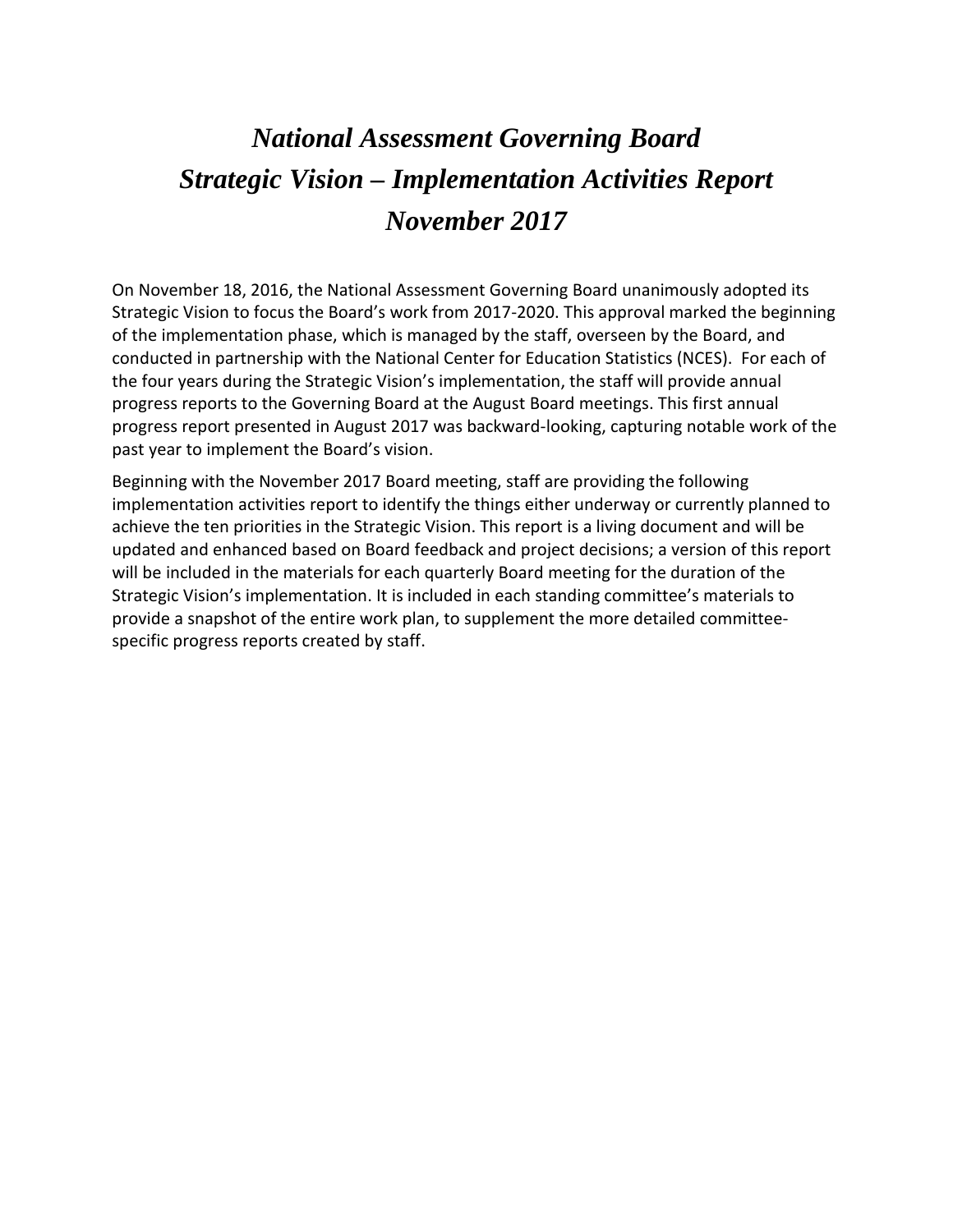### National Assessment Governing Board Strategic Vision Implementation Activities Report\*

| Task Name                                                                      | Start             | Finish            | Committee                  |
|--------------------------------------------------------------------------------|-------------------|-------------------|----------------------------|
| Strategic Vision                                                               | August 4, 2016    | March 31, 2025    |                            |
| SV1 Develop and Sustain Partnerships                                           | November 18, 2016 | December 31, 2020 |                            |
| Work with Partners to Increase Awareness and Use of NAEP                       | August 4, 2016    | December 31, 2020 | <b>R&amp;D</b>             |
| Maintain Database of Points of Contact                                         | October 12, 2017  | December 31, 2020 | <b>R&amp;D</b>             |
| Disseminate Content with/through Partners                                      | October 1, 2016   | December 31, 2020 | R&D                        |
| <b>TUDA Task Force</b>                                                         | December 1, 2017  | October 16, 2020  | <b>Executive Committee</b> |
| <b>State Policy Task Force</b>                                                 | August 8, 2016    | August 31, 2020   | <b>Executive Committee</b> |
| SV2 Linking Data                                                               | November 18, 2016 | December 31, 2020 |                            |
| Incorporate Ongoing Linking Studies and Consider Additional Work               | November 18, 2016 | December 31, 2020 | COSDAM, NCES               |
| Expand NAEP Linkages to Administrative Data                                    | September 8, 2017 | September 8, 2017 | <b>NCES</b>                |
| Board Considers What Federal Data Presented with NAEP                          | September 8, 2017 | December 5, 2018  | R&D                        |
| Learn from Reporting of International Assessments                              | November 17, 2017 | November 18, 2017 | R&D                        |
| SV3 Expand NAEP Resources                                                      | November 18, 2016 | December 31, 2020 |                            |
| Create Tools for New Audiences (also SV4)                                      | April 3, 2018     | April 3, 2019     | <b>R&amp;D</b>             |
| Develop 'Menu of Engagement'                                                   | January 1, 2018   | December 31, 2020 | R&D                        |
| Create 'Brief Case' Studies on NAEP Use (also SV4)                             | January 1, 2018   | December 31, 2020 | <b>R&amp;D</b>             |
| <b>Build Teacher Prep Toolkit</b>                                              | August 2, 2018    | August 9, 2019    | R&D                        |
| Share Effective Uses of NAEP                                                   | March 1, 2018     | October 31, 2018  | <b>R&amp;D</b>             |
| Research Uses of NAEP by Various Audiences                                     | March 3, 2017     | November 16, 2018 | COSDAM, R&D                |
| Improve Understanding of NAEP Achievement Levels                               | October 12, 2017  | December 31, 2020 | R&D, COSDAM                |
| Develop Statement of Intended and Appropriate Uses of NAEP                     | November 16, 2018 | May 18, 2019      | <b>COSDAM</b>              |
| Host Stakeholder Panels at Board Meetings                                      | August 8, 2016    | December 31, 2020 |                            |
| Disseminate Information on NAEP Technical Procedures to Share Expertise        | March 1, 2018     | December 31, 2020 | COSDAM, NCES               |
| Identify NAEP Resources & Information for Practitioners (also SV6)             | May 18, 2017      | March 18, 2021    | ADC, R&D                   |
| SV4 Dissemination and Use of NAEP                                              | November 18, 2016 | December 31, 2020 |                            |
| Post-release Stakeholder Events to Extend Life of Results                      | April 2, 2018     | December 31, 2020 | R&D                        |
| <b>Update Governing Board Website</b>                                          | October 3, 2016   | July 24, 2017     | R&D                        |
| Expand Capability for More Wide-ranging Communications Approaches and Products | October 12, 2017  | December 31, 2020 | <b>R&amp;D</b>             |
| Identify Advanced and More User-friendly Approaches to Presenting NAEP Results | October 12, 2017  | December 31, 2020 | R&D                        |
| SV5 Update Frameworks                                                          | November 18, 2016 | December 31, 2020 |                            |
| Update Framework Development Policy                                            | June 5, 2017      | March 3, 2018     | <b>ADC</b>                 |